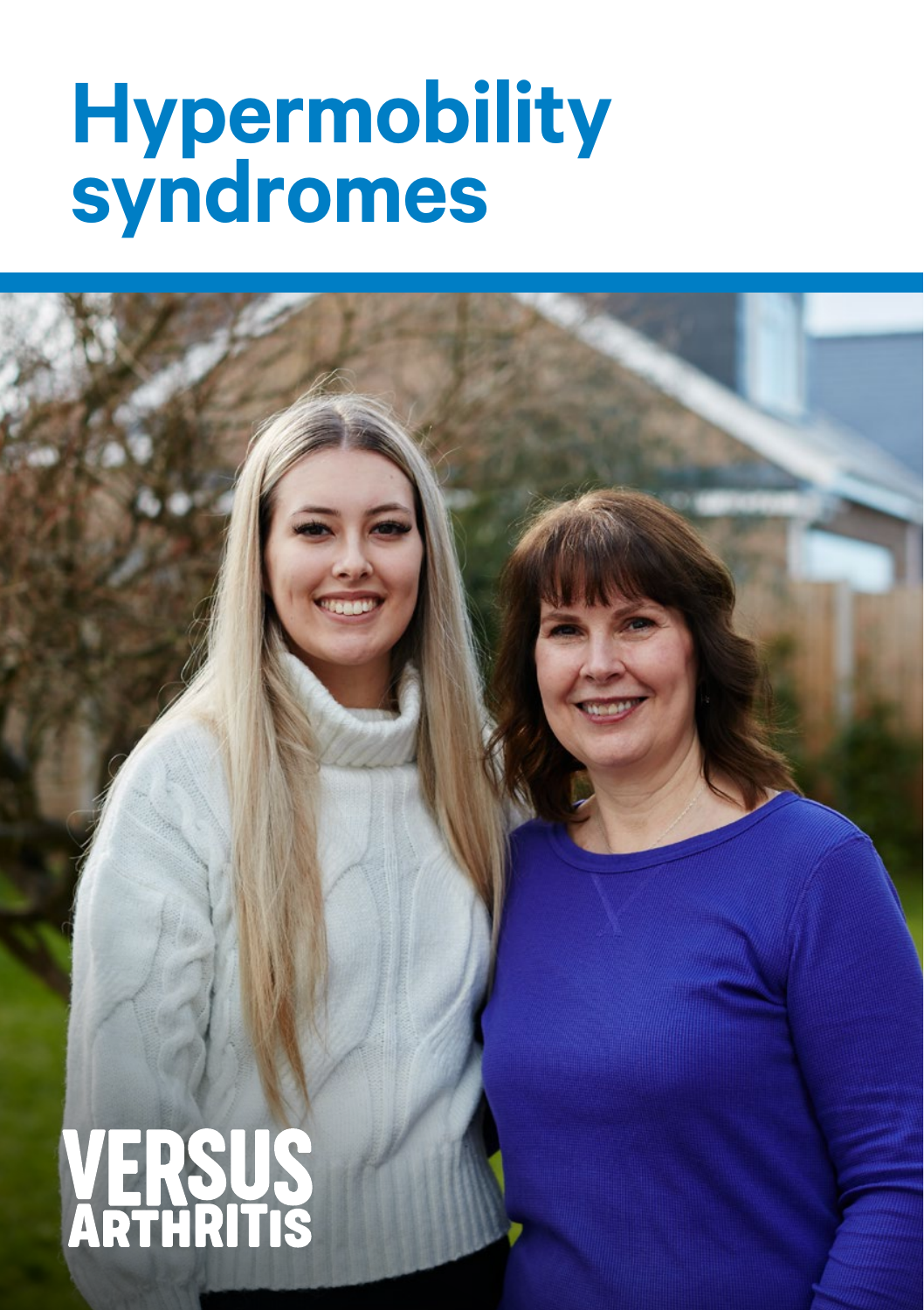# WE ARE VERSUS<br>ARTHRITIS

We're the 10 million people living with arthritis. We're the carers, researchers, health professionals, friends and parents all united in our ambition to ensure that one day, no one will have to live with the pain, fatigue and isolation that arthritis causes.

We understand that every day is different. We know that what works for one person may not help someone else. Our information is a collaboration of experiences, research and facts. We aim to give you everything you need to know about your condition, the treatments available and the many options you can try, so you can make the best and most informed choices for your lifestyle.

We're always happy to hear from you whether it's with feedback on our information, to share your story, or just to find out more about the work of Versus Arthritis. Contact us at **[content@versusarthritis.org](mailto:content@versusarthritis.org)**

Registered office: Versus Arthritis, Copeman House, St Mary's Gate, Chesterfield S41 7TD Registered Charity England and Wales No. 207711, Scotland No. SC041156.

# **Contents**

| Heather's story                                   | 4  |
|---------------------------------------------------|----|
| What is hypermobility?                            | 6  |
| What are the symptoms of hypermobility syndromes? | 7  |
| How will hypermobility affect me?                 | 8  |
| What causes hypermobility?                        | 9  |
| Diagnosis                                         | 10 |
| Treatments                                        | 11 |
| Managing your symptoms                            | 14 |
| Living with hypermobility                         | 17 |
| Research and new developments                     | 23 |
| Where can I find out more?                        | 24 |
| Talk to us                                        | 25 |
|                                                   |    |

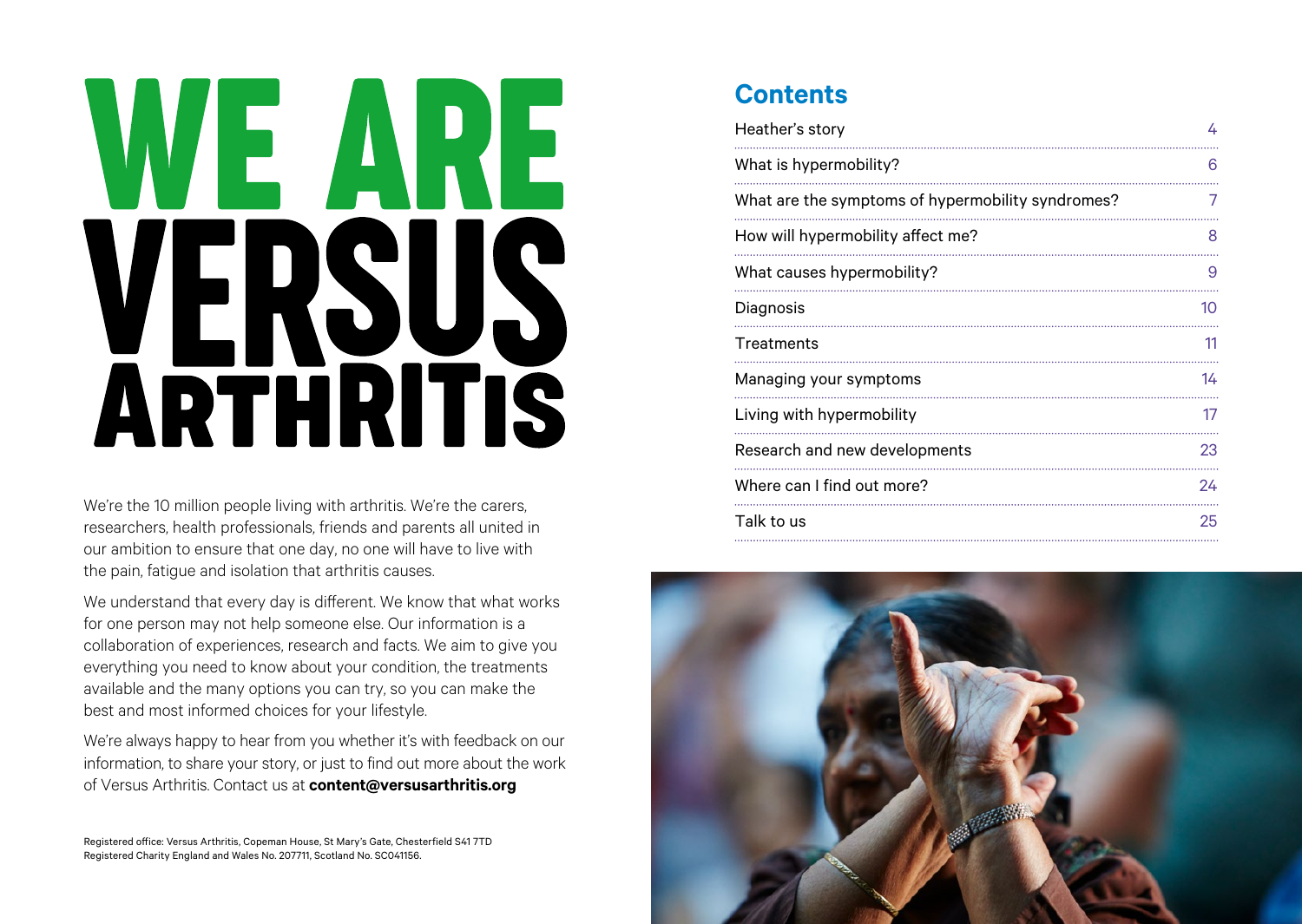# <span id="page-2-0"></span>**HEATHER'S STORY**

Over the years there has been many tears behind closed doors over hypermobility whether it be the pain or just because lots of people don't understand it.

I could always tell there was something not quite right with my joints and growing up I always had a bandage around my knee because it was sore. But most people often thought I just did it for attention.

It was only when I was 13 and my knee had swollen up so bad, I ended up in hospital on bed rest for six weeks that they finally decided something was wrong and diagnosed me with hypermobility.

However, once I left hospital because I hadn't been using my legs all the muscle I did have had wasted away. This left me with my knee popping out even more and overall, probably in a worse state than when I had gone in.

I was referred to physio, once my walking had got so bad, I popped my hip out, but I was told to get on with it. So, when I was in my twenties I started looking into complementary therapies, which really helped.

They also helped me work, even though I often found that a week at work would lead me to a weekend in bed.

When I had my daughter Mia, we started to notice that she too was hypermobile.

She would often sit with her legs in a W position and all her joints were super bendy. By 18 months we noticed she couldn't really stand and that was when she was properly diagnosed.

As a mum with hypermobility, I found it difficult, especially at baby groups as I wouldn't be able to get on the floor and play with her and carrying her car seat to and from the car would cause a lot of pain in my arm.

I would also be met with the question of why my daughter was sitting the way she was, so we stopped going after a while and spent more time with family.

Physio and exercise have been the main things that have helped me over the years. It has helped me keep my muscles strong and my joints more stable.

I still see a physio today and I have a short series of exercises that I do every day.

To anyone who has hypermobility I would say: Be kind to yourself; it is not a weakness to be able to say no to certain situations when you are in pain.

Living with hypermobility is challenging and we all have dark days. Try and keep strong by exercise and relaxation. I try and follow the three L's! **Live! Laugh and Love!**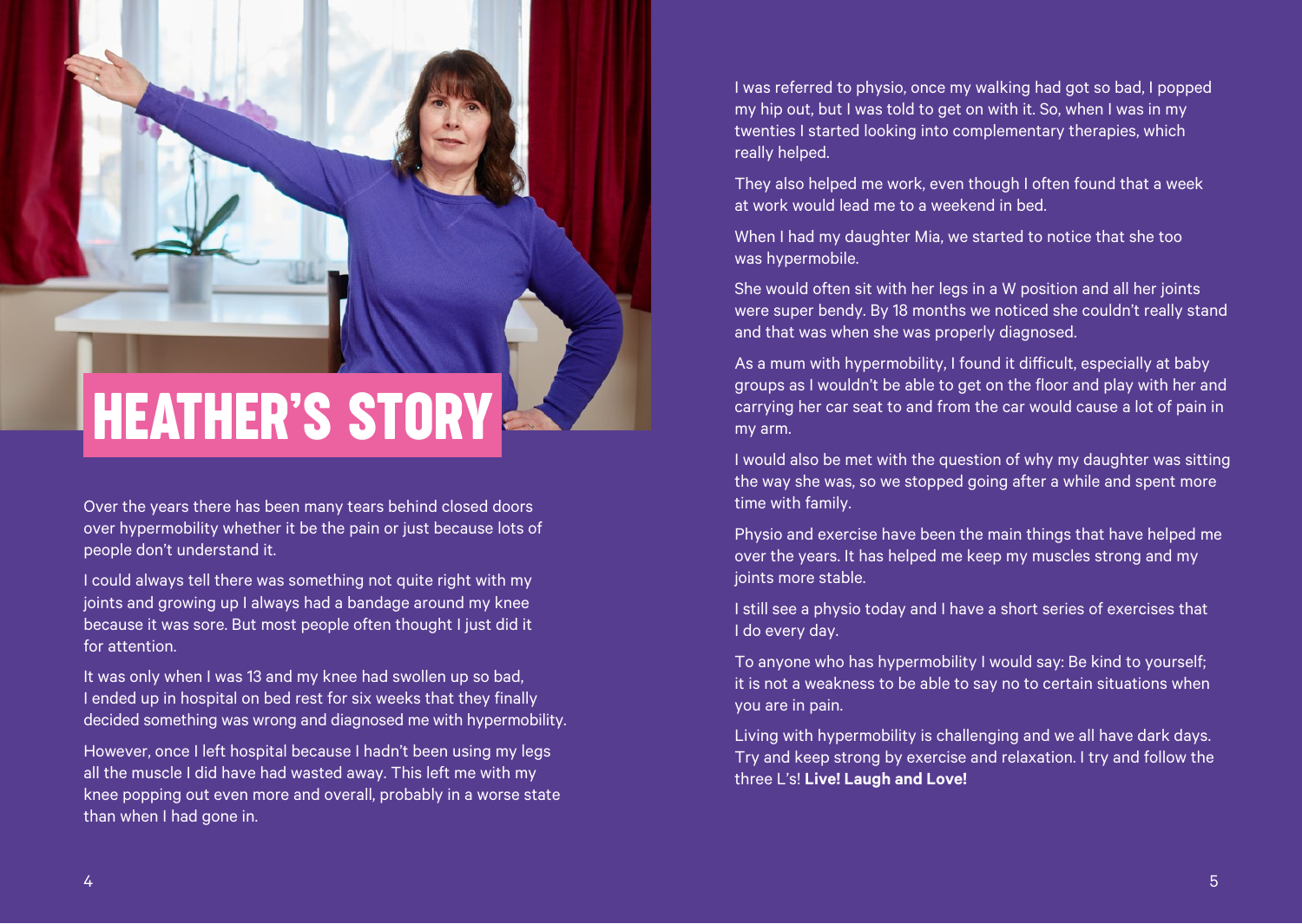# <span id="page-3-0"></span>**What is hypermobility?**

Hypermobility means you can move some or all your joints more than most people can. It is thought that hypermobility affects 1 in 4 people.

Most people who are hypermobile won't experience any difficulties and it can even be seen as an advantage in sports and dance.

# **Hypermobility syndromes**

Hypermobility, however, can cause some people pain, fatigue, and injuries to joints and ligaments.

When this happens, it can indicate someone has a hypermobility syndrome.

The term 'hypermobility syndromes' is an umbrella term that includes lots of different conditions including:

- Hypermobility Spectrum Disorder (previously known as joint hypermobility syndrome)
- Ehlers–Danlos syndrome
- Marfan syndrome
- Osteogenesis Imperfecta
- Stickler syndrome

In this information we will be focusing on two of the hypermobility syndromes:

- Hypermobility Spectrum Disorder (HSD)
- Hypermobile Ehlers–Danlos syndrome (hEDS)

The following organisations offer further information and support for people with hypermobility syndromes: Hypermobility Syndromes Association **[www.hypermobility.org](http://www.hypermobility.org)** Ehlers–Danlos Support UK **[www.ehlers-danlos.org](http://www.ehlers-danlos.org)**

# **What are the symptoms of hypermobility syndromes?**

Hypermobility can cause a range of symptoms that often affect many parts of the body. These symptoms can range from mild to severe and can have a great impact on someone's life:

- pain and stiffness in the joints and muscles particularly towards the end of the day and after physical activity
- clicking joints
- back and neck pain
- extreme tiredness, known as fatigue
- poor co-ordination
- some people find it difficult to sense the position of a joint without being able to see it, also known as proprioception
- joint dislocations or partial dislocations
- regular soft tissue injuries such as sprains and sports injuries
- easy bruising
- stomach pain
- bladder and bowel problems
- dizziness
- stretchy skin
- abnormal scarring.

# *It is thought that hypermobility affects 1 in 4 people.*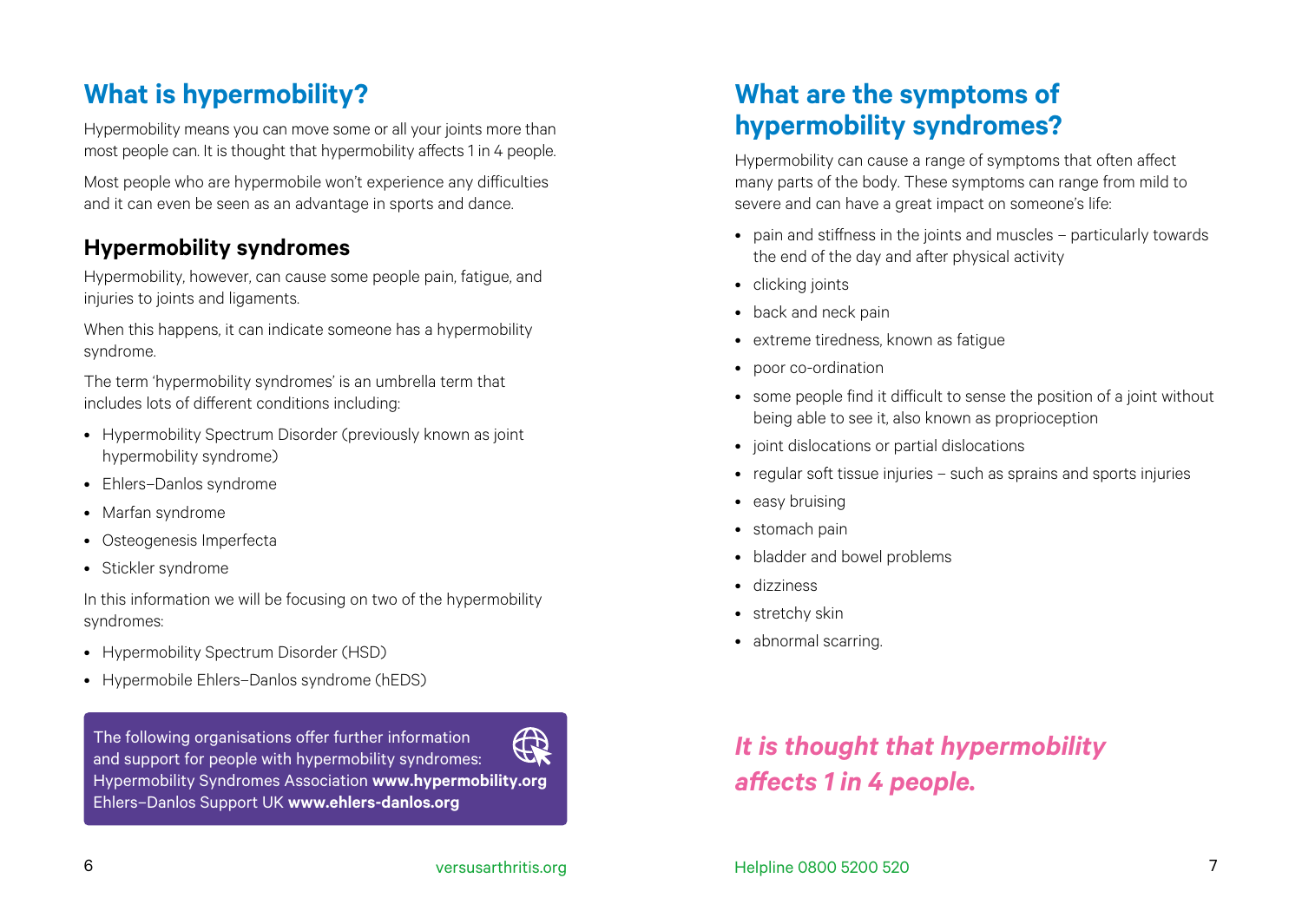# <span id="page-4-0"></span>**How will hypermobility affect me?**

Whether your diagnosis is HSD or hEDS they can both cause the same number of problems and be managed in the same way.

While there is no cure for HSD or hEDS, treatment can ensure your joints are better protected and can lessen the impact of your symptoms.

Many people with a hypermobility syndrome can live a full and active life but it is important to follow healthcare professionals' advice.

You don't need to face arthritis alone. If you need support or advice, call our Helpline today on **0800 5200 520**. Our advisors can give you expert information and advice about arthritis and can offer support whenever you need it most.

### **Complications**

Research suggests that people with hypermobile joints may have weak collagen in other parts of the body as well, which can sometimes cause additional conditions or symptoms.

Some people with hypermobility may also have a condition called postural orthostatic tachycardia syndrome (POTS). Some of the symptoms of POTS include dizziness, fainting, chest pain, shortness of breath and shakiness. This is caused by blood vessels not restricting properly when someone with POTS stands up.

Hypermobility can also cause digestive issues like gastroparesis, irritable bowel syndrome or gastric reflux. This can be due to the muscles that squeeze food through the digestive system being weak. This can lead to symptoms such as stomach pain, bloating, vomiting and constipation.

The symptoms of these rarer conditions may have a big impact on everyday life. If you do have any of these additional symptoms you should speak to your healthcare professional.

# **What causes hypermobility?**

The main cause of HSD and hEDS is genetics. Hypermobility often runs in families and therefore cannot be prevented. It is believed that if one parent has hypermobility one in two children will also have it.

Someone who has HSD or hEDS often has faulty or weak collagen. Think of collagen as the glue that holds your entire body together. When this glue is faulty this can cause the ligaments to be weak or stretched so they don't hold your joints as well.

Another reason you may be hypermobile is the shape of your bones. If the socket part of your hip or shoulder joint is shallow, the range of movement in the joint will be greater than usual. This is likely to only affect a single joint or a small number of joints.

Other things that can influence hypermobility are:

- **• your muscle tone** The weaker or more relaxed your muscles are the greater range of movement you will have.
- **• your sex** Women are more likely to develop HSD or hEDS than men.
- **• your age** The collagen fibres in your ligaments tend to bind together more as you get older, which is one reason why many of us become stiffer with age. Hypermobile people who are very flexible and pain-free when younger may find that they're less flexible when they reach their 30s or 40s and that stretching movements become more uncomfortable.
- **• your ethnic background** People of different ethnic backgrounds have differences in the way their body is built. For example, people from the Indian sub-continent often have much more supple hands than Europeans.
- Research also suggests that if you have **autism, attention deficit hyperactivity disorder (ADHD) or Tourette's syndrome** you are more likely to have symptoms associated with hypermobility.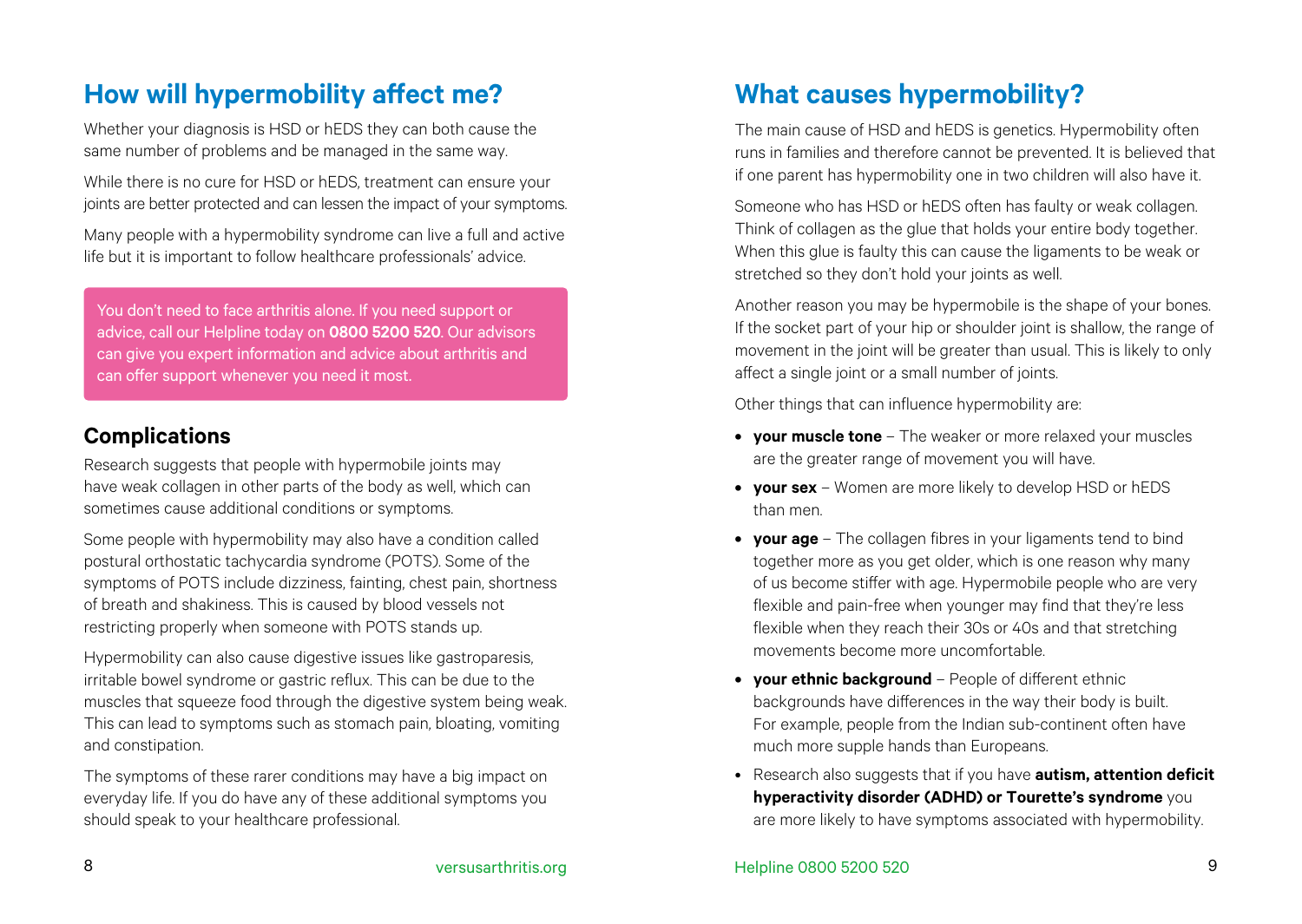# <span id="page-5-0"></span>**Diagnosis**

Your doctor will be able to make a diagnosis of whether you have HSD or hEDS by asking you a series of questions, taking a family history, ruling out other conditions and examining your joints.

In the examination your doctor will want to check how mobile your joints are and will ask you questions such as "while standing can you put your hands flat on the ground with your knees straight?" This is to work out how flexible you are.

Your doctor will also assess how much pain you are in, whether you have had joint dislocations and how you judge where your body is in relation to things around it.

They will also see if you have flat feet, misaligned bones in your elbows or toes or if you have a curvature of the spine.

Depending on the outcome of these tests you may receive a diagnosis of Hypermobility Spectrum Disorder or Ehlers–Danlos syndrome.

If you're waiting for a diagnosis, there are plenty of ways you can help to manage your symptoms. For advice, visit **[versusarthritis.org/about-arthritis/managing-symptoms/](http://www.versusarthritis.org/about-arthritis/managing-symptoms/)**



# **Treatments**

#### **Drugs overview**

Painkillers such as paracetamol can help ease your joint pain. If your joint, often swells up, especially after a dislocation, a non-steroidal anti-inflammatory drug (NSAID) such as ibuprofen can also be used.

Both paracetamol and ibuprofen are available in tablet, gel, and spray form.

If you find your pain isn't being controlled by these options your GP may be able to prescribe stronger painkillers.

For more information, visit **[versusarthritis.org/about](http://www.versusarthritis.org/about-arthritis/treatments/drugs/)[arthritis/treatments/drugs/](http://www.versusarthritis.org/about-arthritis/treatments/drugs/)**

### **Physical therapies**

You may be referred to a physiotherapist, occupational therapist or podiatrist for specialist advice.

#### **Physiotherapy**

The main treatment for HSD or hEDS is improving muscle strength and fitness, so your joints are better protected.

Physical therapy can reduce pain, improve your strength, fitness and balance which will help reduce the risk of dislocations.

Hydrotherapy can also help strengthen your joints. The water takes the weight off your joints and the therapy pools are heated which help relax your muscles and relieve pain. This makes physiotherapy exercises easier.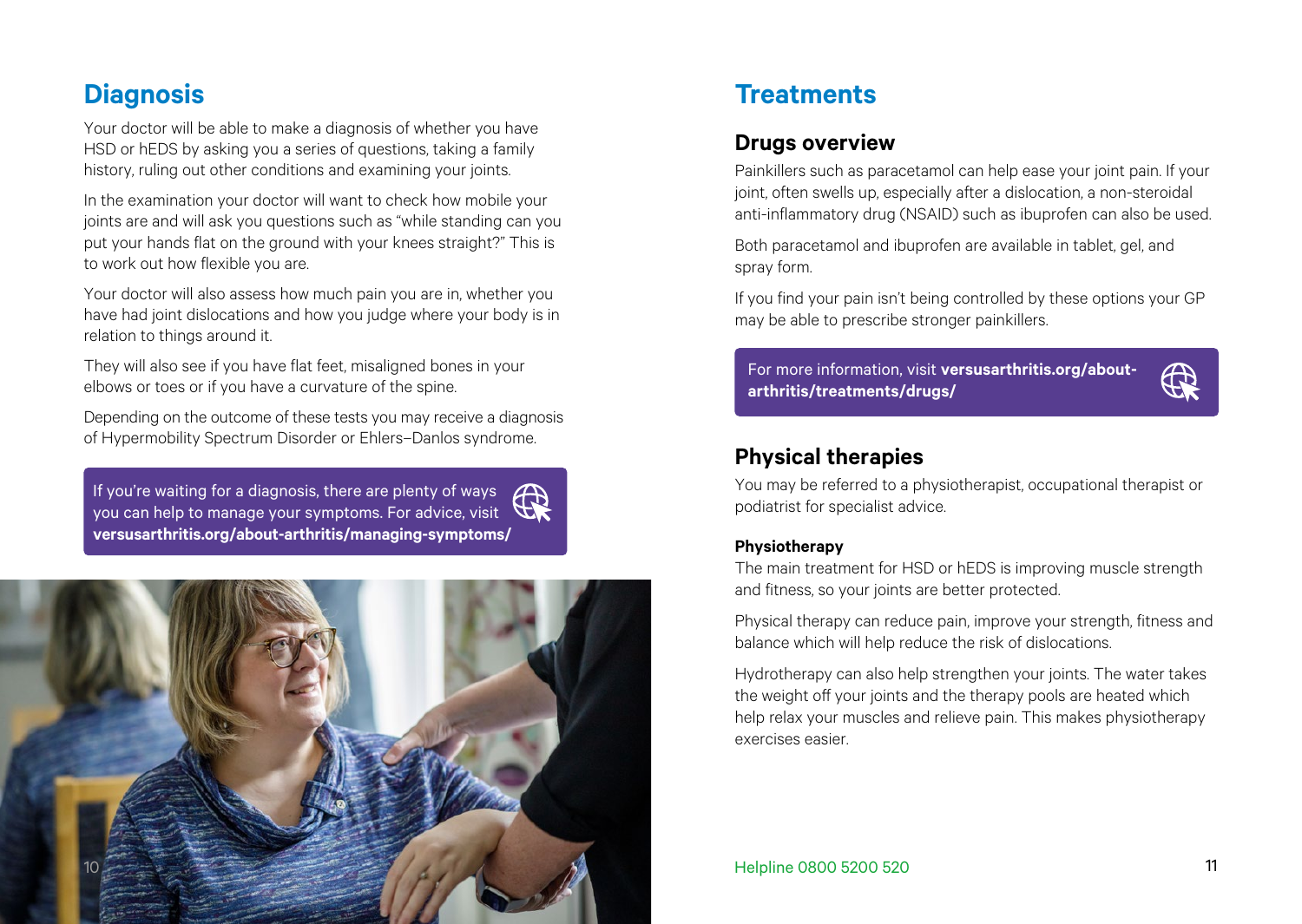

#### **Occupational therapy**

You may be referred to an occupational therapist who will help you maintain your independence. They can advise on gadgets and tools that can make your life easier.

An occupational therapist can also show you how to use splints, tape and elasticated bandages which can help protect against dislocations.

#### **Podiatry**

Many people who have hypermobility have either a low arch or are flat footed which can cause pain and problems when walking.

Hypermobility in your feet can also increase the likelihood of strains and sprains in your foot, and for this reason it may be a good idea to see a podiatrist.

A podiatrist can assess your feet and walking and give you a pair of insoles that can help support your feet. These insoles will reduce the movements of your feet, helping to prevent injury.

## **Pain clinics**

If your pain is not getting better your doctor may refer you to a pain clinic.

Pain clinics can offer you treatments that your GP is unable to. They aim to support you to develop your own self-help skills as well as control and relieve your pain.

Treatments may include:

- medicine
- pain relief injections
- manual therapy
- exercise
- TENS machines
- complementary therapy
- psychological therapy.

### **Surgery**

Surgery on your joints is not normally recommended if you have hypermobility. This is because the tissue in and around the joint doesn't usually heal very well.

Some hypermobile people can also bruise easily, and they may need more blood transfusions if they have major surgery.

However, if you tear a tendon, which is more likely if you have hypermobility, then this will usually be repaired with surgery.

Some people with hypermobility are also resistant to local anaesthetics either as topical creams or injections. It is important for your dentist or your doctor to know your hypermobile so if you have problems with local anaesthetics, they know what to do.

For more information, visit **[versusarthritis.org/about](http://www.versusarthritis.org/about-arthritis/treatments/surgery/)[arthritis/treatments/surgery/](http://www.versusarthritis.org/about-arthritis/treatments/surgery/)**

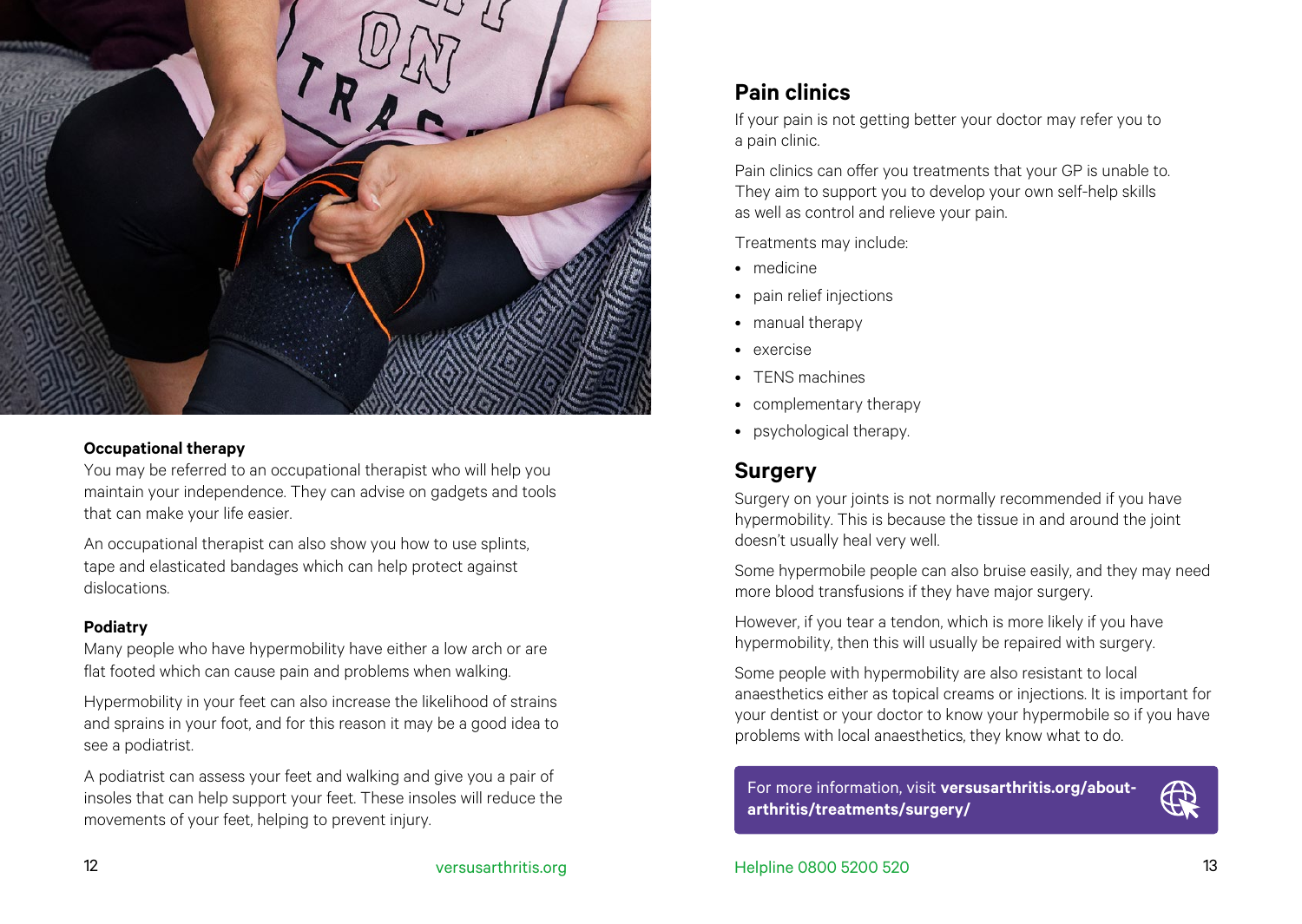# **Managing your symptoms**

#### **Keeping active**

Regular exercise is important as part of a healthy lifestyle, and there's no reason why people with hypermobile joints shouldn't exercise. However, if you find that certain sports or exercises involve movements that cause pain, you should stop these activities until it's clear why there is pain.

With the right strengthening exercises, it may be possible to return to these activities without increasing pain. A physiotherapist can advise you about exercises to improve control of the movements required in your preferred sport or exercise.

You don't need any special gear to get started, and a lot of physical activity can be done at home. For more advice, check out these exercises for healthy joints **versusarthritis.org/about-arthritis/ exercising-with-arthritis/exercises-for-healthy-joints/**

Swimming can help, where the weight of your body is supported by water, although breaststroke can irritate the knee and hip, so it's best to paddle the legs. Cycling is also recommended.

We run activities across the country specially designed for people with arthritis, such as walking groups and Chair Chi. To see if we host any physical activity classes in your area, **visit versusarthritis.org/ in-your-area/**

Alongside physical exercise other methods of pain relief may help such as hot or cold packs and a transcutaneous electrical nerve stimulation (TENS) machine.

For more advice on getting some more movement in your life, check out our Keep moving booklet or visit **[versusarthritis.org/exercise](http://www.versusarthritis.org/exercise)**



<span id="page-7-0"></span>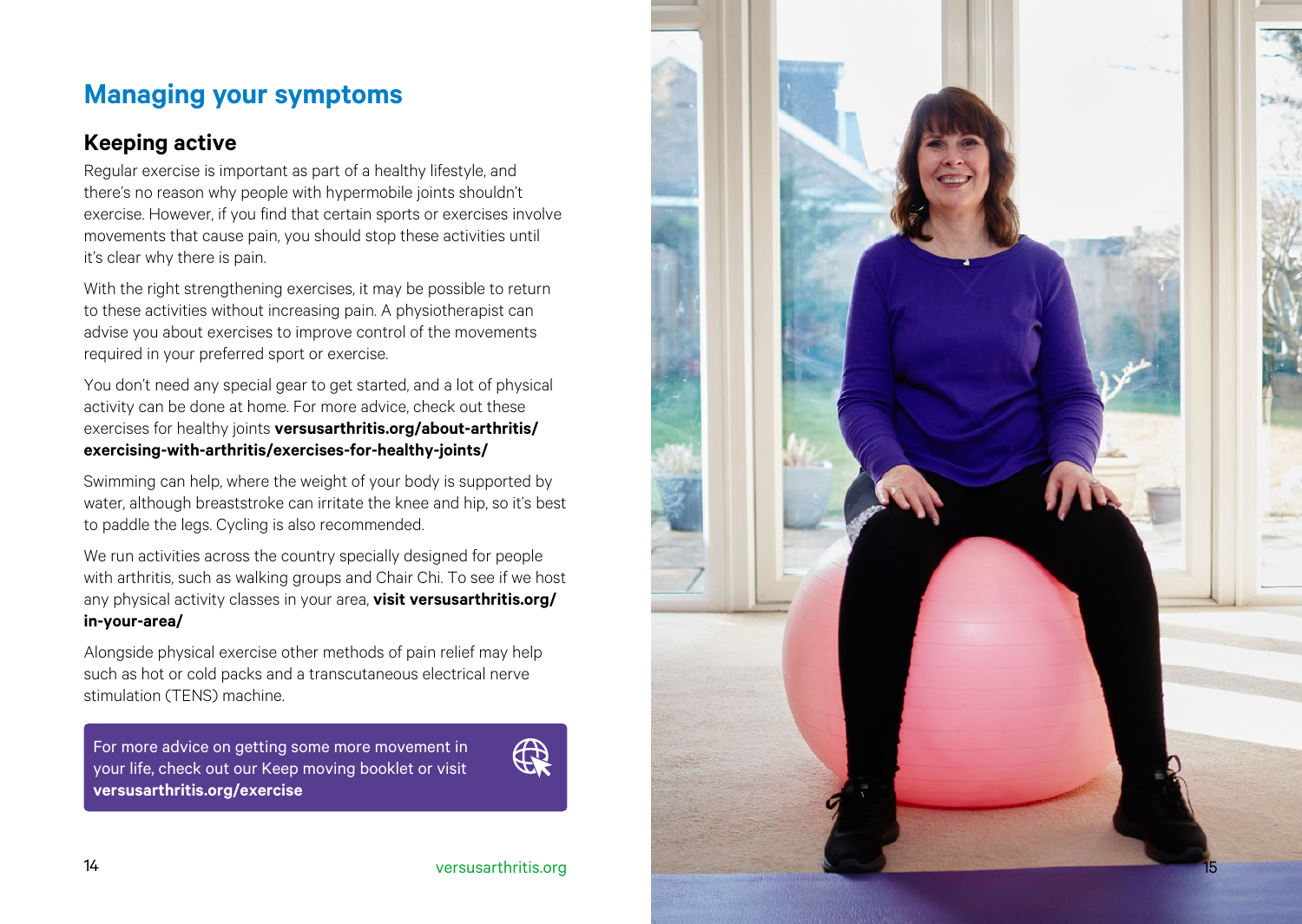#### <span id="page-8-0"></span>**Diet**

There's no single diet that will help everyone with hypermobility. However, some people find that making changes to their diet helps their symptoms.

For more information, see our Eating well with arthritis booklet or visit **[versusarthritis.org/about-arthritis/](http://www.versusarthritis.org/about-arthritis/managing-symptoms/diet/) [managing-symptoms/diet/](http://www.versusarthritis.org/about-arthritis/managing-symptoms/diet/)**

# $\bigoplus_{\mathbf{k}}$

#### **Complementary treatments**

Complementary treatments such as acupuncture can be useful. However, they should not replace your prescribed medicines and you should talk to your rheumatology team before starting a complementary treatment.

Generally complementary treatments aren't considered to be evidence-based and are therefore not usually available on the NHS.

For more information, visit **[versusarthritis.org/about](http://www.versusarthritis.org/about-arthritis/complementary-and-alternative-treatments)[arthritis/complementary-and-alternative-treatments](http://www.versusarthritis.org/about-arthritis/complementary-and-alternative-treatments)**





# **Living with hypermobility**

#### **Work**

Anyone working with a disability in the UK has a right to equal treatment at work. The Equality Act 2010 protects you from discrimination if you are in England, Scotland and Wales. The 1995 Disability Discrimination Act covers this if you live in Northern Ireland. This also means that your employer should work with you to make the workplace accessible to you by making 'reasonable adjustments'.

Reasonable adjustments can be anything from adjusting your working hours or providing you with special equipment that helps you do your job.

If your employer can't make all the adjustments you need, you may be able to get help through Access to Work. This can cover grants to pay for equipment or adaptations, support workers to help you, or help to get to and from work.

For more information on working with arthritis, visit **[versusarthritis.org/about-arthritis/living-with-arthritis/](http://www.versusarthritis.org/about-arthritis/living-with-arthritis/work ) [work](http://www.versusarthritis.org/about-arthritis/living-with-arthritis/work )** 

Hypermobility can also affect younger people. If you're facing different challenges at school and university, there's support in place to help you. For tips and advice, visit **[versusarthritis.org/about-arthritis/young-people](http://www.versusarthritis.org/about-arthritis/young-people)**

17 and 17 versus and 17 versus and 17 versus and 17 versus and 17 versus and 17 versus and 17 versus and 17 versus and 17 versus and 17 versus and 17 versus and 17 versus and 17 versus and 17 versus and 17 versus and 17 ve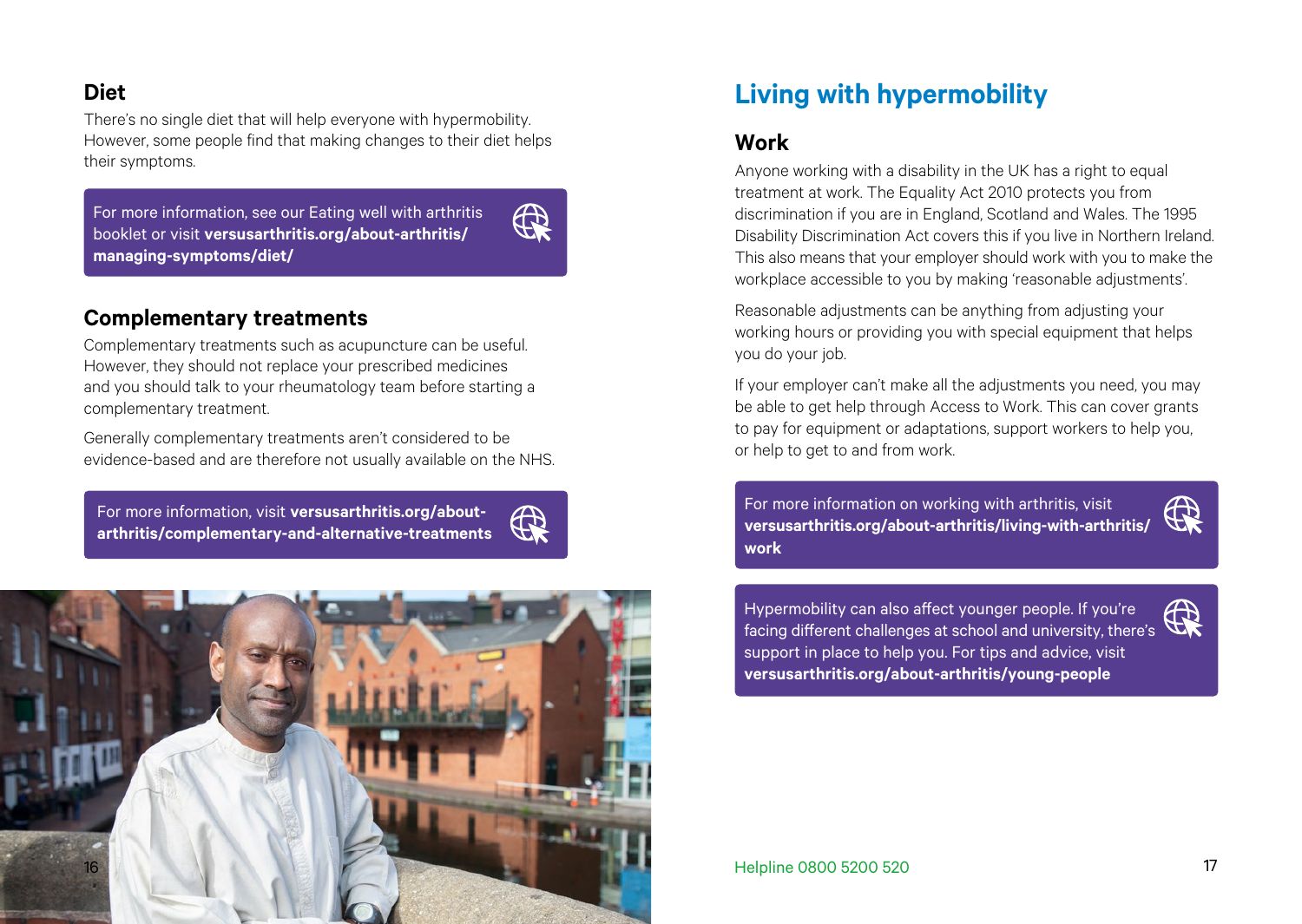#### **Emotional wellbeing**

Studies have shown that you are more likely to suffer from anxiety if you have hypermobility. This along with living with a long-term health condition can cause feelings of depression due to the pain, fatigue, and the disruption to daily life. Therefore, it is important to take care of your mental health.

If you are struggling it is important to reach out to a healthcare professional as they may be able to refer you to a psychologist who can help with coping strategies.

There are also plenty of small ways you can look after your mental wellbeing and build emotional resilience. For instance, you could:

- Practice deep breathing or mindful meditation to help reduce any anxiety you may have.
- Write your thoughts down in a diary to help you make sense of your emotions.
- Keep active exercise can give you a boost of feel-good hormones called endorphins.
- Make time for activities that you enjoy, or which help you relax.
- Connect with friends grab a coffee with a friend, have a phone call with a family member or join an online community.

# *If you need a bit of extra support, remember you're not alone. We're here to help you, every step of the way.*

• You might find it helpful to join a Versus Arthritis support group where you can connect with like-minded people and talk about what you're going through. To see if we run a local support group in your area visit **versusarthritis.org/in-your-area/**

• Or you could join our Online Community where you could connect with real people who share the same everyday experiences as you. For more information visit **community.versusarthritis.org**

You can also call the Versus Arthritis Helpline for free on **0800 5200 520**, where our trained advisors can lend a listening ear.

#### **Sex and relationships**

Most couples – whether they have hypermobility or not – go through phases when their sex life is less exciting or satisfying than it was. There may be physical reasons for this, but emotional factors and stress often play a part.

Hypermobility can present a number of challenges in a relationship, including the following:

- Pain and fatigue may reduce your enjoyment of sex, and other activities and interests that you share with your partner.
- Hypermobility may mean that you can't always manage the household jobs you usually do, or you may need help with them.
- If your hypermobility affects your work, it may lead to financial worries.
- Having hypermobility may affect your mood and self-esteem.
- Your partner will be concerned about how the condition is affecting you.

For more advice, check out our Sex, relationships and arthritis booklet or visit **[versusarthritis.org/about](http://www.versusarthritis.org/about-arthritis/living-with-arthritis/sex-relationships-and-arthritis/)[arthritis/living-with-arthritis/sex-relationships-and-arthritis/](http://www.versusarthritis.org/about-arthritis/living-with-arthritis/sex-relationships-and-arthritis/)**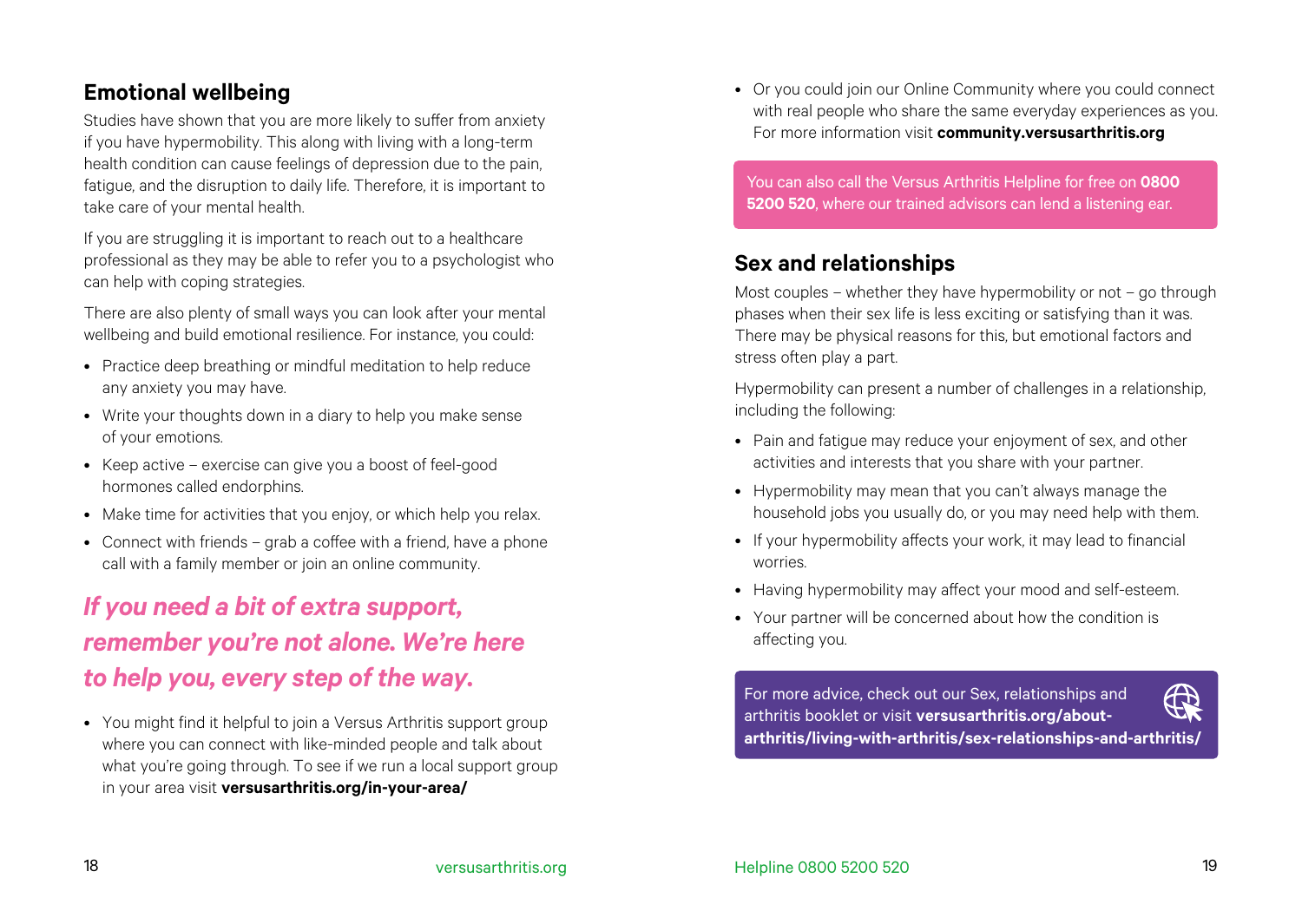# **Pregnancy, fertility and breastfeeding**

Pregnancy and childbirth are often a completely normal experience for those with HSD or hEDS. However, there are a few issues that might cause a problem:

- During pregnancy you may experience an increase in pain especially in your spine and joints.
- When you are giving birth you may experience a more rapid labour.
- If you are resistant to local anaesthetics, you may not have any benefit from having an epidural.
- If you experience a tear healing may be slower. This should also be considered if you have surgery.

It is important to tell your midwife or doctor that you have HSD or hEDS so they are aware of any complications you may have. As well as discuss with them about any medication you are on.

After giving birth it is important that all your post-natal exercises are performed with care.

It is also important to have a good support system around you as you may find feeding and caring for the baby harder with your hypermobility.

It is important to note that children are often more hypermobile, and they may lose this as they grow up. Also, if they are hypermobile, it won't necessarily mean they have problems and if they do it is important that the doctor knows there is HSD or hEDS in the family.

For more information on pregnancy, fertility and breastfeeding, check out our Pregnancy and Arthritis Booklet or visit **[versusarthritis.org/about-arthritis/](http://www.versusarthritis.org/about-arthritis/living-with-arthritis/pregnancy/) [living-with-arthritis/pregnancy/](http://www.versusarthritis.org/about-arthritis/living-with-arthritis/pregnancy/)**





### **Sleep and fatigue**

If you are struggling to sleep a change of habits around bedtime to improve it:

- Make sure your bedroom is dark, quiet and a comfortable temperature.
- Try a warm bath before bedtime to help ease pain and stiffness.
- Develop a regular routine, where you go to bed and get up at a similar time each day.
- You may like to try listening to some soothing music before going to bed.
- Some gentle exercises may help reduce muscle tension, but it's probably best to avoid energetic exercise too close to bedtime.
- Keep a notepad by your bed if you think of something you need to do the next day, write it down and then put it out of your mind.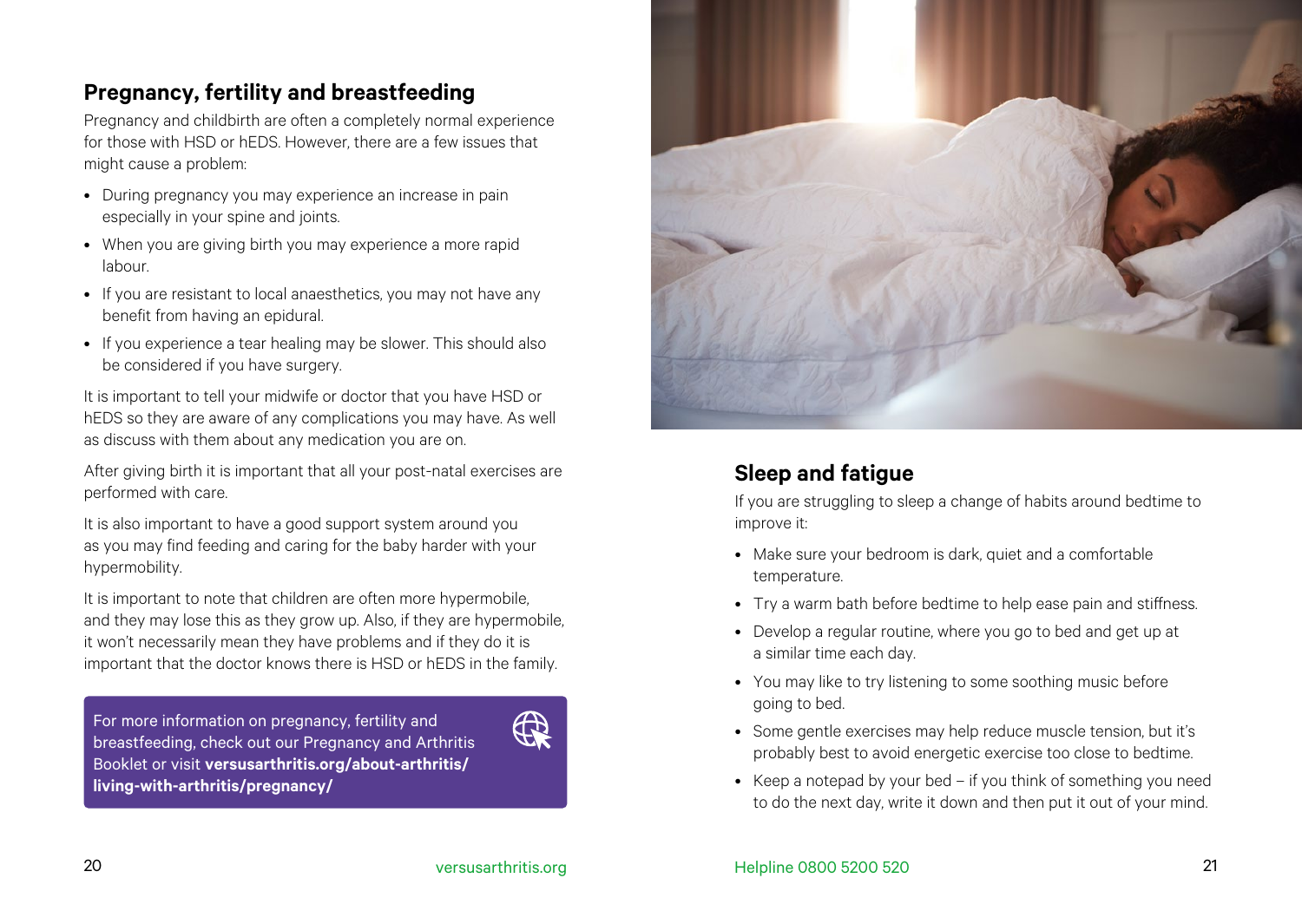- <span id="page-11-0"></span>• Avoid caffeine in the eight hours before you go to bed.
- Don't drink alcohol close to bedtime.
- Avoid eating main meals close to bedtime.
- If you smoke, try to stop smoking, or at least don't smoke close to bedtime.
- Try not to sleep during the day.
- Avoid watching TV and using computers, tablets or smartphones in your bedroom.
- Don't keep checking the time during the night.

For more information on how to get a good night's sleep, see our Sleep booklet, or visit **[versusarthritis.org/about](http://www.versusarthritis.org/about-arthritis/managing-symptoms/sleep/)[arthritis/managing-symptoms/sleep/](http://www.versusarthritis.org/about-arthritis/managing-symptoms/sleep/)**

For more advice on fatigue, check out our Fatigue and arthritis booklet or visit **[versusarthritis.org/about](http://www.versusarthritis.org/about-arthritis/managing-symptoms/managing-fatigue/)[arthritis/ managing-symptoms/managing-fatigue/](http://www.versusarthritis.org/about-arthritis/managing-symptoms/managing-fatigue/)**



# **Research and new developments**

Research led by Dr Jessica Eccles at the University of Sussex is testing a new therapy to treat anxiety in people with hypermobility: **[versusarthritis.org/research/our-current-research/our-current](https://www.versusarthritis.org/research/our-current-research/our-current-research-projects/hypermobility-a-novel-targeted-treatment-for-reducing-anxiety/)[research-projects/hypermobility-a-novel-targeted-treatment](https://www.versusarthritis.org/research/our-current-research/our-current-research-projects/hypermobility-a-novel-targeted-treatment-for-reducing-anxiety/)[for-reducing-anxiety/](https://www.versusarthritis.org/research/our-current-research/our-current-research-projects/hypermobility-a-novel-targeted-treatment-for-reducing-anxiety/)**

Many people with hypermobility experience greater anxiety compared to the general population, however there are no specific treatments aimed at reducing anxiety for this group of people. The treatment will involve helping people to manage feelings of anxiety linked to changes in their body (such as an increased heart rate).

The study will also involve a pilot trial which will compare this new treatment with a more standard anxiety treatment. Some people on the trial will also undergo brain scans to help understand how the treatment works and how it can be improved. This project will improve understanding of how anxiety effects people with hypermobility and will help people better manage their anxiety and improve their quality of life.

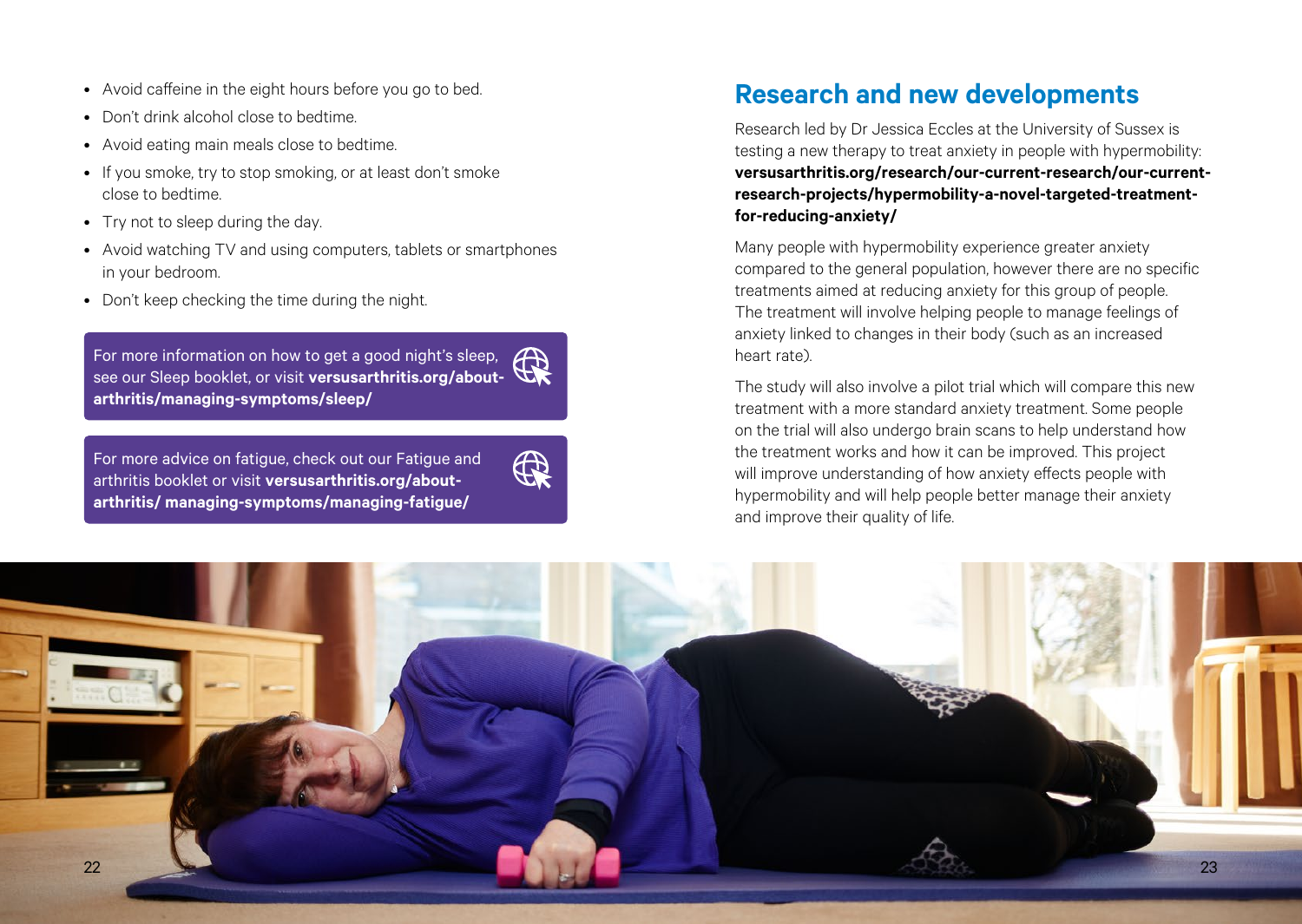# <span id="page-12-0"></span>**Where can I find out more?**

If you've found this information useful, you might be interested in other titles from our range. You can download all of our booklets from our website **[www.versusarthritis.org](http://www.versusarthritis.org)** or order them by contacting our Helpline. If you wish to order by post, please see our address below.

#### **Bulk orders**

For bulk orders, please contact our warehouse, APS, directly to place an order:

**Phone: 0800 515 209 Email: [info@versusarthritis.org](mailto:info@versusarthritis.org)**

# **Tell us what you think**

All of our information is created with you in mind. And we want to know if we are getting it right. If you have any thoughts or suggestions on how we could improve our information. we would love to hear from you. Please send your views to **[bookletfeedback@versusarthritis.org](mailto:bookletfeedback@versusarthritis.org)**

or write to us at the following address: **Versus Arthritis, Copeman House, St Mary's Court, St Mary's Gate, Chesterfield, Derbyshire S41 7TD.**

# **Thank you!**

A team of people helped us create this booklet. We would like to thank Rachel Murphey and Caroline Alexander for helping us review this booklet.

We would also like to give a special thank you to the people who shared their opinions and thoughts on the booklet. Your contributions make sure the information we provide is relevant and suitable for everyone.

# **Talk to us**

# **Helpline**

You don't need to face arthritis alone. Our advisors aim to bring all of the information and advice about arthritis into one place to provide tailored support for you.

**Helpline: 0800 5200 520 Email: [helpline@versusarthritis.org](mailto:helpline@versusarthritis.org)**

# **Our offices**

We have offices in each country of the UK. Please get in touch to find out what services and support we offer in your area:

#### **England**

Tel: 0300 790 0400 Email: [enquiries@versusarthritis.org](mailto:enquiries@versusarthritis.org)

#### **Scotland**

Tel: 0141 954 7776 Email: [scotland@versusarthritis.org](mailto:scotland@versusarthritis.org)

**Northern Ireland** Tel: 028 9078 2940 Email: [nireland@versusarthritis.org](mailto:nireland@versusarthritis.org)

#### **Wales**

Tel: 0800 756 3970 Email: [cymru@versusarthritis.org](mailto:cymru@versusarthritis.org)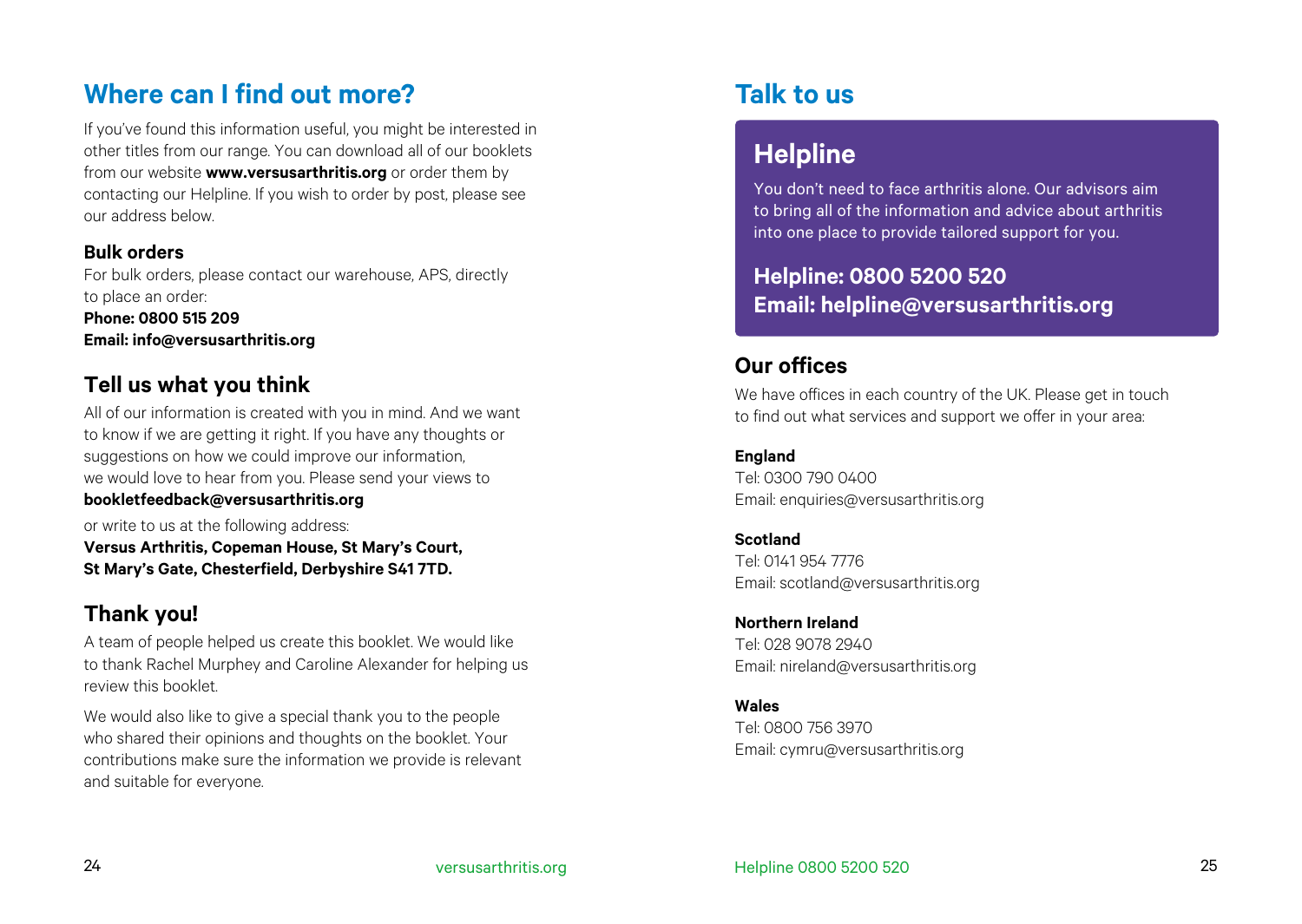| <b>Notes</b> |                     | <b>Notes</b>           |    |
|--------------|---------------------|------------------------|----|
|              |                     |                        |    |
|              |                     |                        |    |
|              |                     |                        |    |
|              |                     |                        |    |
|              |                     |                        |    |
|              |                     |                        |    |
|              |                     |                        |    |
|              |                     |                        |    |
|              |                     |                        |    |
|              |                     |                        |    |
|              |                     |                        |    |
|              |                     |                        |    |
|              |                     |                        |    |
| 26           | versusarthritis.org | Helpline 0800 5200 520 | 27 |